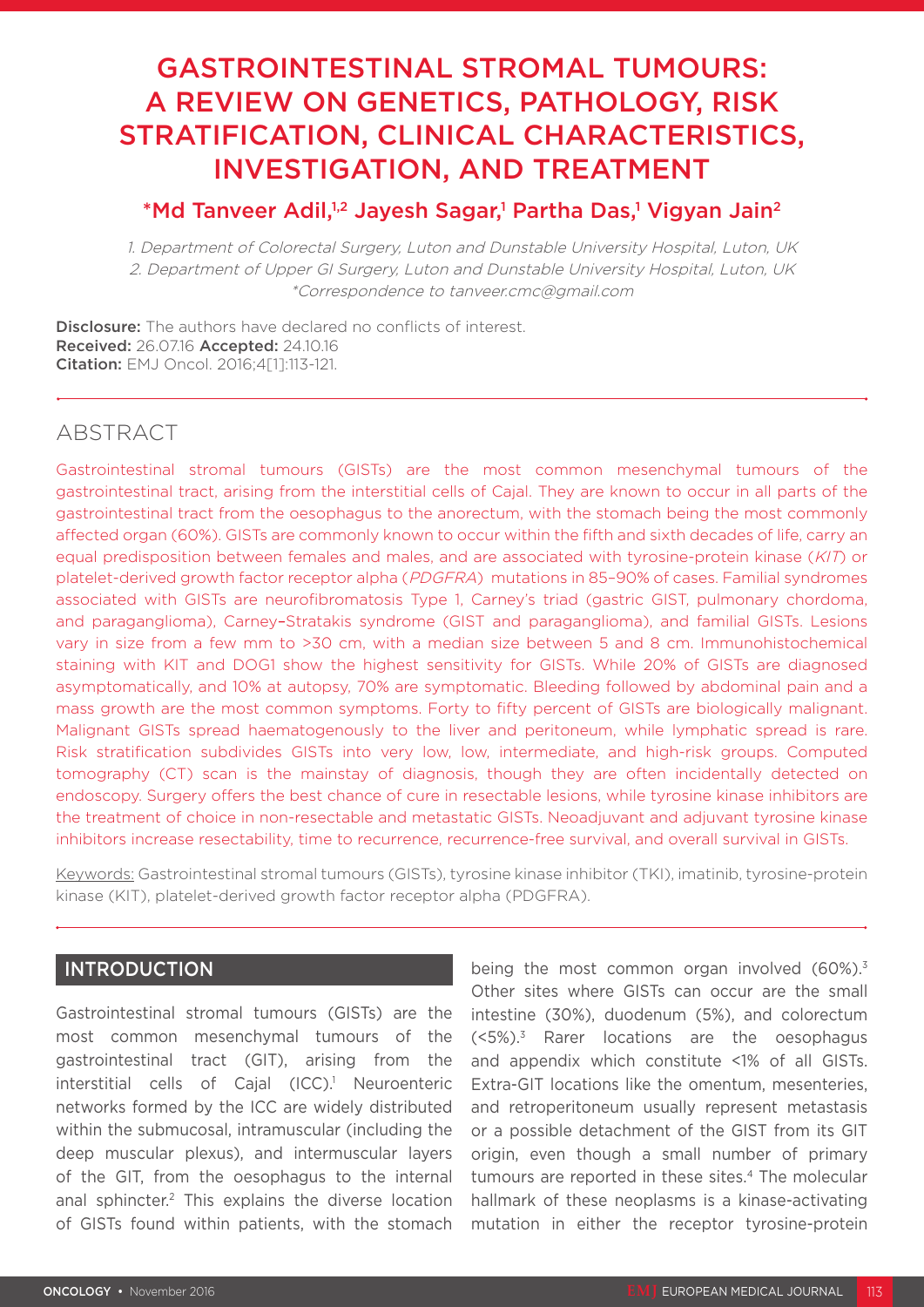kinase (*KIT*) or platelet-derived growth factor receptor alpha (*PDGFRA*) genes, which are present in 85-90% of reported tumours.<sup>5</sup> Surgery offers the best chance of cure in localised disease.<sup>6</sup> Tyrosine kinase inhibitors (TKIs), such as imatinib, offer improved survival rates in metastatic GISTs and decrease recurrence rates in patients with resectable but large tumour burden, with the stratification risk dependent on the location of the tumour and its respective mitotic number.<sup>7</sup> The aim of this article is to provide an evidence-based review on the epidemiology, molecular genetics, pathology, clinical characteristics, investigations, and treatment of GISTs arising in the GIT.

# **METHODOLOGY**

A comprehensive search without language restriction was undertaken using MEDLINE, Scorpus (including Embase), and Cochrane Central Register of Controlled Trials (CENTRAL), from 1<sup>st</sup> January 1985–30th June 2016. PubMed was also searched for in-process citations. MeSh terms used were 'GIST', 'gastrointestinal stromal tumour', and 'tyrosine kinase inhibitor'. Important clinical trials were searched for on ClinicalTrials.gov and the International Clinical Trials Registry Platform Search Portal (ICTRP). Manual searches were carried out for recent articles in journals with high impact factors and reference lists in key articles. All evidencebased work was carried out in accordance with the standards published in the Centre for Reviews and Dissemination's (CRD, University of York, York, UK, 2008) guidance for undertaking reviews in healthcare.<sup>8</sup> Preference was given to articles of high quality and those with important observations or randomised trials.

# EPIDEMIOLOGY

The annual incidence of GIST varies according to geographical location. Incidence of GIST is cited as 11-15 per million population, per year in the West.<sup>9</sup> The incidence is slightly higher in the East, at 16–22 per million, including a relatively higher proportion of extraintestinal GISTs (10%).10,11 In the UK, the annual incidence of GIST cases is between 1.32 and 1.5 per 100,000, equivalent to approximately 800-900 new cases per year.<sup>12,13</sup> Prevalence of GIST is estimated to be around 120 per million population.14 Risk stratification, as per the United States National Institutes of Health (NIH) criteria, estimates the prevalence at 18.5% for very low-risk, 43% for low-risk, 20% for intermediate-risk, and 18.5% for high-risk GISTs.<sup>14</sup> GIST is most commonly known to occur in the fifth or sixth decades of life (80%), with a median age of 60 years. $6,9$ The disease carries an equal predisposition between males and females, though GISTs as a syndromic component of Carney's triad (gastric GIST, pulmonary chordoma, and paraganglioma) occur more commonly in females.<sup>7</sup>

## MOLECULAR GENETICS

The association of *KIT* mutations with GIST has been reported to be between 75% and 90% in various studies, with one showing that 88.2% of GISTs have mutations in the  $K/T$  gene with a gain of function;<sup>15</sup> a *PDGFRA* mutation is present in 4.7% of GISTs.15 Both of these genes are located in the long arm of chromosome 4 and encode for homologous receptor tyrosine kinase proteins.16 Most *KIT* mutations involve exon 11, followed by exon 9, exon 13, and exon 17, in descending order of frequency. $3$  Imatinib, a TKI, acts best on exon 11 mutations, and least on exon 17 mutations where the drug is primarily resistant.3,15 *PDGFRA* mutations have a predilection for gastric GISTs, though duodenal GISTs are also seen with these mutations.<sup>3,17</sup> Exons 18, 12, and 14 are mutated in *PDGFRA* mutations in decreasing order of frequency with the exon 18 *PDGFRA D842V* mutation being resistant to imatinib.3,17 Mutational analysis is crucial before starting adjuvant imatinib therapy to identify resistant genotypes that will not respond to adjuvant therapy (*PDGFRA D842V* mutation, neurofibromatosis Type I [NF1]-associated GISTs, and wild-type succinate dehydrogenase [SDH]-negative GISTs) and those that would need a higher dose (800 mg/day) of imatinib (exon 9 *KIT* mutation).18

### FAMILIAL SYNDROMES

GIST is associated with familial syndromes in <5% of cases.<sup>3</sup> NF1 is the most commonly associated syndrome, with 7% of patients developing GISTs.3,19 Both *KIT* and *PDGFRA* mutations are frequently lacking in these patients.<sup>20</sup> There is a high association of NF1 with duodenal and small intestinal GISTs; $3,21$  although the majority of these tumours are benign and clinically indolent, malignant GISTs can occur.<sup>22</sup> GISTs associated with NF1 are resistant to imatinib therapy.<sup>18</sup>

Carney's triad typically lacks *KIT* and *PDGFRA*  mutations, along with a distinctive SDH subunit B (SDHB) negativity on immunohistochemistry, with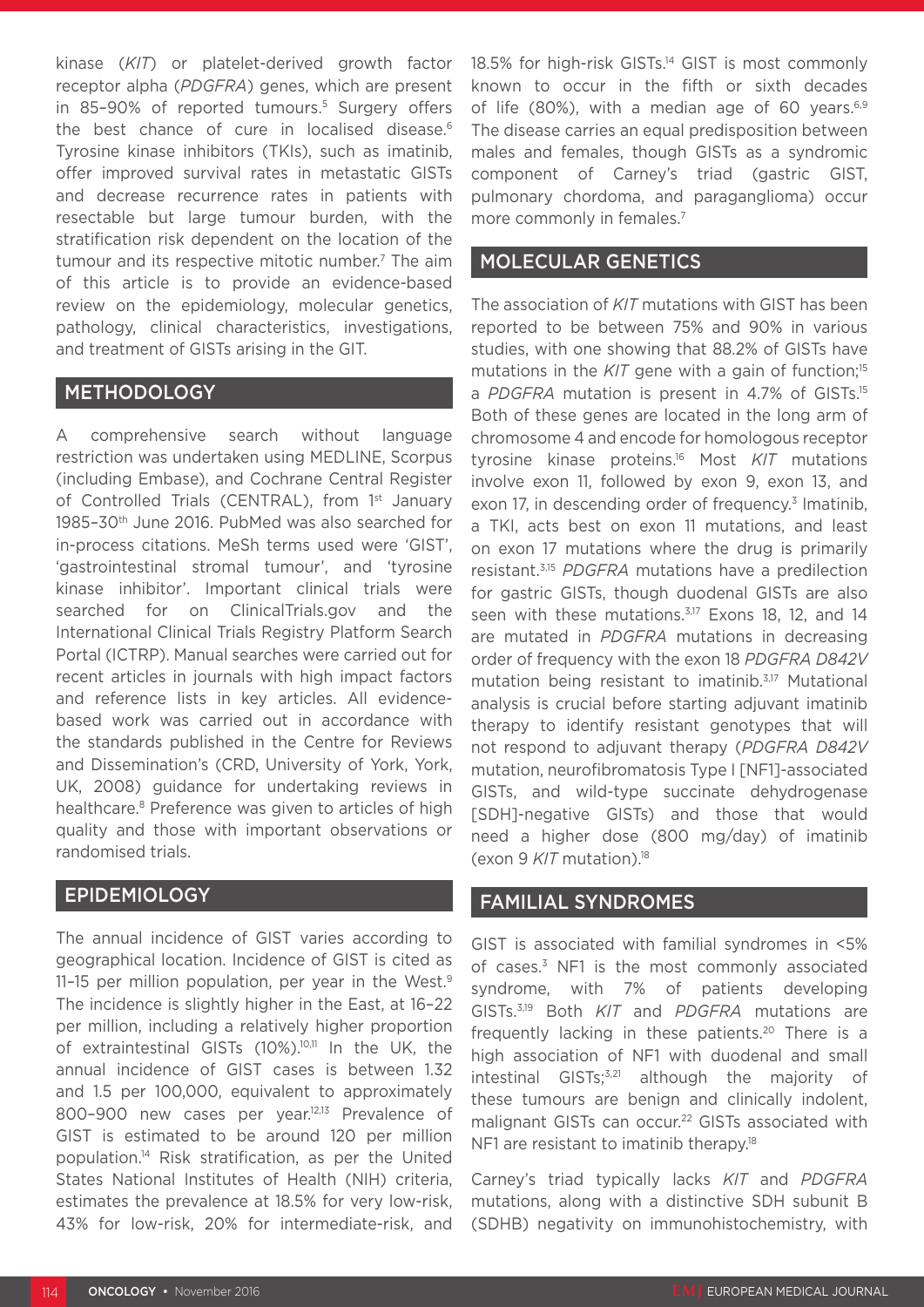tumours exclusively occurring in the stomach.<sup>21,22</sup> Recently, SDH subunit C (SDHC) epigenetic hypermethylation has been reported in this syndrome.<sup>23</sup> A vast majority of these GISTs occur at a young age and carry a female preponderance  $(85\%)$ <sup>3</sup> Although the majority of these tumours are clinically benign, liver metastasis are known to occur as they can behave unpredictably, even after risk stratification.

Carney–Stratakis syndrome (GIST and paraganglioma) also typically lacks *KIT* and *PDGFRA* mutations but can carry a germline mutation in any subunit of the *SDH* gene.<sup>24</sup> Tumourigenesis in this syndrome hinges upon a germline *SDHB*, *SDHC*, or *SDHD* mutation, coupled with a somatic inactivation of the corresponding wild-type allele in the tumour.<sup>25</sup> *SDHA* mutations (30%) have also been identified on immunohistochemical analysis of a few cases.<sup>26</sup>

Familial GISTs are associated with germline mutations of either the *KIT* or *PDGFRA* genes.<sup>3,27</sup> Transmission is autosomal-dominant, and the affected are at a high risk of developing gastric or small bowel GISTs at middle age. Other manifestations associated with familial GISTs due to germline *KIT* mutations include: cutaneous hyperpigmentation, mast cell disorders, diffuse hyperplasia of ICC, and dysphagia, while those due to germline *PDGFRA* mutations include inflammatory fibroid polyps of the stomach and small bowel, gastrointestinal lipomas, and large hands.28

# **PATHOLOGY**

GISTs vary in size remarkably, ranging from a few mm to >30 cm in size, with the median size being between 5 cm and 8 cm.6 Micro-GISTs (<1 cm) are often found incidentally in resected specimens of gastro-oesophageal junction.29 Micro-GISTs have been found to be present in 10.0–22.5% of resected specimens and autopsy tissue, and there is evidence to suggest that these are precursor lesions to macroscopically relevant GISTs after further molecular alterations.30-32 Macroscopically relevant lesions usually show an exophytic pattern, often with compression of other intra-abdominal organs. Microscopically, GISTs fall into three basic categories: i) epitheloid; ii) spindle cell; and iii) mixed variety.14,29 Four subtypes of epitheloid and four of the spindle cell variety have been identified.<sup>3</sup>

Immunohistochemistry is often necessary to confirm the diagnosis. More than 95% of tumours stain positive for KIT (CD117) and DOG1 which are the

most sensitive and specific markers for the diagnosis of GISTs.<sup>6,7</sup> DOG1 and PKC- $\theta$  expression is especially useful to identify a subset of KIT- tumours who will respond to KIT-targeted treatment.<sup>33,34</sup> PKC-θ has been found to have a high sensitivity but low specificity in the diagnosis of GISTs, therefore its use for routine diagnosis of these tumours is not recommended.<sup>35</sup> Other markers included in the GIST panel are CD34 (70–80%), smooth muscle actin (30%), desmin (<5%), and S-100 (rare). $34$ PDGFRA staining lacks specificity, is technically challenging, and is pushed into the second panel by a few pathologists.<sup>34</sup>

# CLINICAL FEATURES

On average, 70% of GISTs are symptomatic, while 20% are diagnosed asymptomatically; 10% are diagnosed only at autopsy.6 Clinical signs and symptoms depend on the site of the tumour.<sup>36</sup> The most frequent symptoms are vague abdominal discomfort (60–70%), bleeding (30–40%), anaemia, dyspepsia, vomiting, and weight loss.<sup>6</sup> Large tumours present with a palpable lump in the abdomen with mass effect. Bleeding may be chronic where the patient presents with chronic iron deficiency anaemia requiring blood transfusion. Acute bleeding may be intraluminal which manifests as haematemesis and melena, or extraluminal due to tumour rupture, presenting as an acute abdominal catastrophe. Site-specific symptoms include dysphagia for oesophageal GISTs, obstructive jaundice for duodenal or periampullary GISTs, and intussusception or bowel obstruction in small bowel GISTs.<sup>36</sup> Spread occurs either haematogenously or transcoelomically to the liver, mesentery, omentum, and peritoneum. Lymphatic spread is rare, except in wild-type GISTs such as paediatric wild-type GISTs, and those occurring in the setting of Carney's triad where nodal metastasis may occur in 20-30% of cases.<sup>37</sup>

# RISK STRATIFICATION

GISTs represent a class of tumours with varied biological behaviour without a sharp distinction between benign and malignant lesions. It is difficult to predict malignancy of a GIST in the absence of metastasis due to lack of absolute histological criteria.38 It is estimated that 40–50% of GISTs are biologically malignant, and half of these show evidence of metastatic spread to the liver or peritoneum at the time of diagnosis or primary surgery.<sup>39</sup> In a large cohort of 439 patients,<sup>40</sup>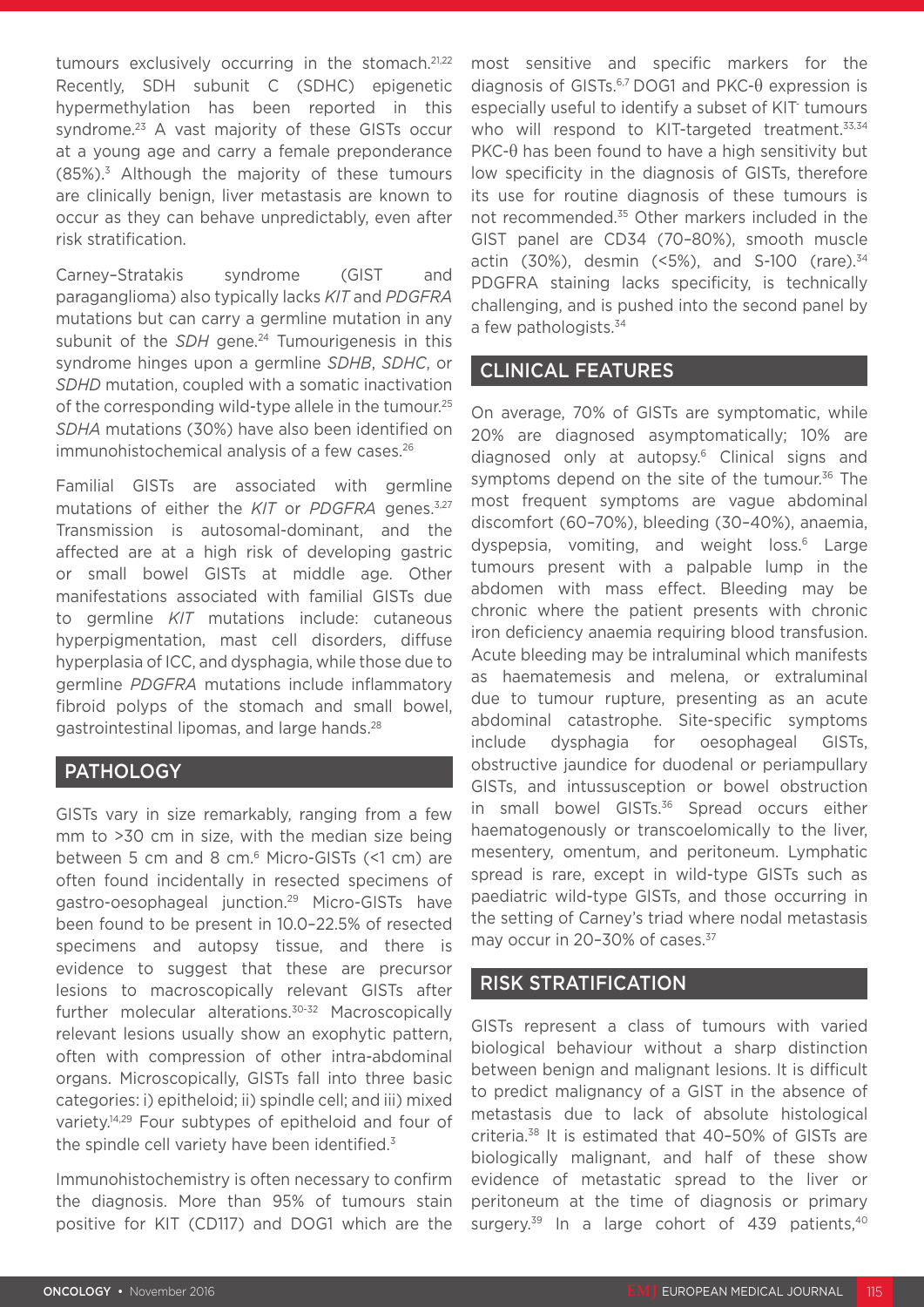24% of GISTs were locally advanced or metastatic, precluding curative resection. Of those resected, 45% had a recurrence at follow-up, making a total of 69% which were presumed malignant. The overall incidence of liver metastasis was 54%, and peritoneal metastasis was 62%.40 This observation suggests that a high proportion of GISTs, which are biologically malignant, do not show evidence of loco regional spread at the time of initial diagnosis. Thus, a reliable risk scoring system is thought to be needed to identify lesions that are at a high risk of recurrence and metastasis which would benefit from adjuvant TKI therapy, as well as excluding patients who would not benefit from it.

# The National Institutes of Health Scoring System

The NIH Scoring System, also known as the Fletcher's Risk Criteria, is the first risk classification system adopted for GISTs.<sup>41</sup> This incorporates only two risk factors, namely tumour size and mitotic count per 50 high-power field. Even though GIST-specific data were not available at the time of incorporation of this system, NIH criteria are fairly accurate in identifying GISTs which are at high risk of recurrence.<sup>40</sup> However, this system does not include tumour site or rupture as risk factors. The NIH Scoring System tends to overestimate risks in large but biologically inactive gastric GISTs, and underestimates the risks in small duodenal and rectal GISTs which can be biologically aggressive.<sup>42</sup>

# The Armed Forces Institute of Pathology Scoring System

The Armed Forces Institute of Pathology (AFIP) scoring system was the first risk classification for GISTs based on evidence which included anatomic site, along with tumour size and mitotic count.39 It also seeks to establish the size of real risk expressed as a percentage.<sup>39</sup> This system identifies the fact that gastric GISTs have an overall better prognosis than intestinal GISTs.<sup>39,43,44</sup> By virtue of establishment of the quantum of real risk, it helps the oncologist to reliably decide the need for adjuvant TKI therapy.<sup>38</sup> The National Comprehensive Cancer Network (NCCN) GIST Task Force adopted the AFIP scoring system within their clinical practice guidelines regarding GISTs.45

#### Joensuu's Risk Criteria

Joensuu proposed a modification of the NIH criteria in 2008 (Table 1), and incorporated anatomic site (as in the AFIP scoring system) and tumour rupture as criteria for absolute high risk, irrespective of the other risk factors.46 Tumour rupture can occur either spontaneously (80%) or during surgery (20%).<sup>47</sup> Joensuu's criteria can be applied to all anatomical sites of tumour origin and utilises two cut-offs for mitotic count. It has been found to be particularly advantageous in predicting tumours that are at a high risk of relapse for consideration of adjuvant imatinib therapy.<sup>47</sup>

| <b>Risk category</b> | Tumour size<br>(cm)                                       | Mitotic index<br>(per 5 HPF)              | Primary tumour site                                               |  |
|----------------------|-----------------------------------------------------------|-------------------------------------------|-------------------------------------------------------------------|--|
| Very low-risk        | $≤2.0$                                                    | $\leq 5$                                  | Any                                                               |  |
| Low-risk             | $2.1 - 5.0$                                               | $\leq 5$                                  | Any                                                               |  |
| Intermediate-risk    | $\leq 5.0$<br>$5.1 - 10.0$                                | $6 - 10$<br>$\leq 5$                      | Gastric<br>Gastric                                                |  |
| High-risk            | Any<br>>10.0<br>Any<br>>5.0<br>$\leq 5.0$<br>$5.1 - 10.0$ | Any<br>Any<br>>10<br>>5<br>>5<br>$\leq 5$ | Tumour rupture<br>Any<br>Any<br>Any<br>Non-gastric<br>Non-gastric |  |

#### Table 1: Definition of Joensuu's risk stratification for gastrointestinal stromal tumours.<sup>41</sup>

#### HPF: high-power field.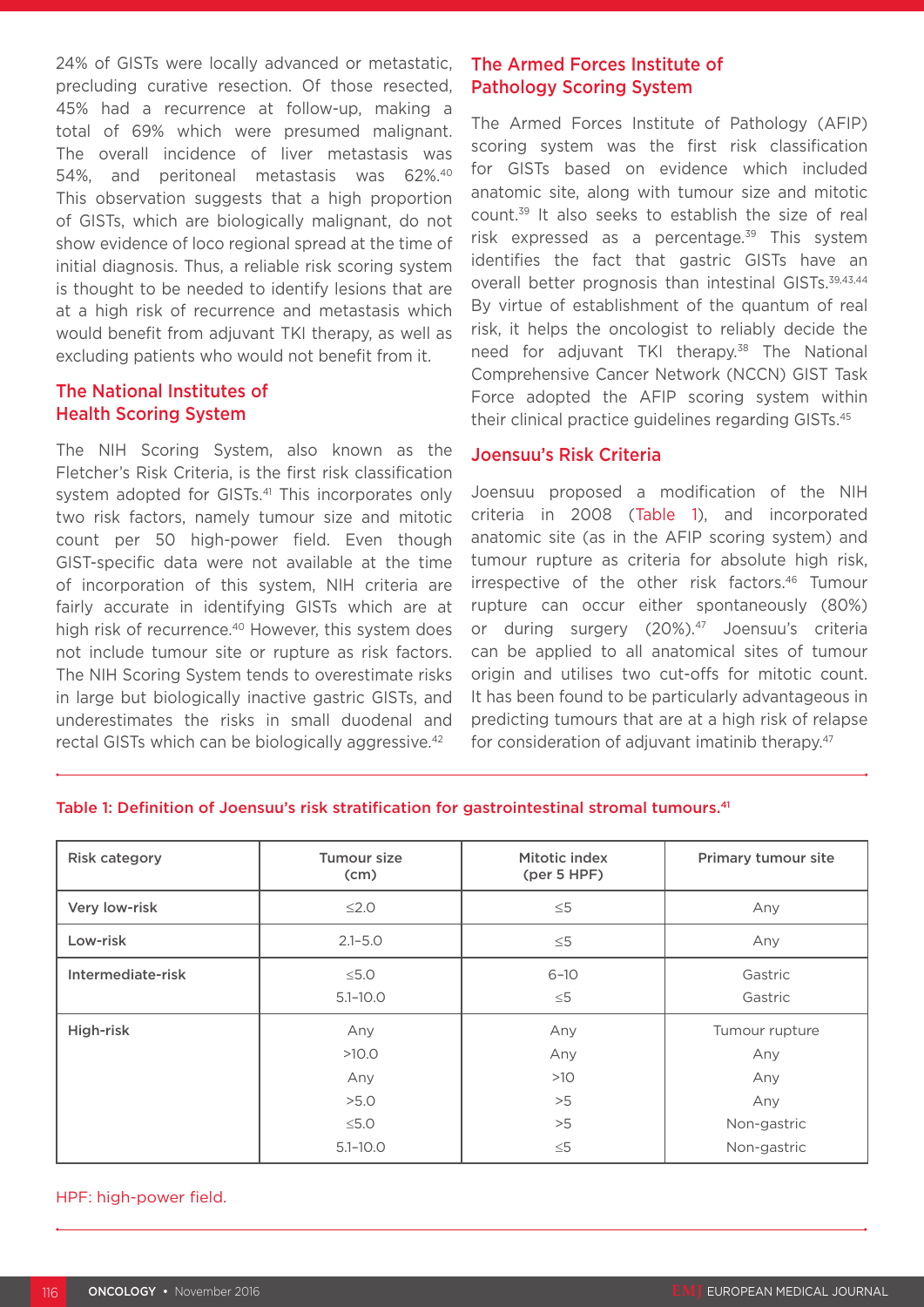# INVESTIGATIONS

Most GISTs are diagnosed either at endoscopy or by an unenhanced or contrast-enhanced computed tomography (CT) scan without a prior clinical suspicion of its presence. A quarter of these are diagnosed asymptomatically (incidental finding).7 Endoscopy may give a suspicion of GIST by detecting a submucosal lesion warranting further imaging. In a few of these cases, this turns out to be extrinsic compression by a dilated gallbladder or an enlarged spleen. The recommended imaging modalities for GISTs are contrast-enhanced CT scans, endoscopic ultrasonography (EUS), magnetic resonance imaging (MRI), and positron emission tomography (PET) scan. Our strategy is to evaluate suspected tumours following endoscopy with a contrast-enhanced CT scan of the chest, abdomen, and pelvis, as the initial imaging modality which is usually sufficient to guide further management if no metastasis is detected.

The characteristic CT appearance of a primary GIST is a large, hypervascular, and heterogeneouslyenhancing mass with areas of haemorrhage, necrosis, and cystic degeneration.48 MRI is reserved as the preferred imaging modality for anorectal GISTs.49 We also use MRI to characterise suspected liver metastasis detected on CT scans. EUS is useful in detecting early primary lesions in the oesophagus, stomach, duodenum, and anorectum.50 Characteristically, they show an echopoor pattern in the fourth layer (corresponding to the muscularis propria) or rarely in the second layer (corresponding to the muscularis mucosae) as a well-demarcated, homogenous mass. EUS-guided fine needle aspiration can be used for cytological or histological confirmation, though the characteristic sonological appearance in itself often suggests the diagnosis. EUS, unlike a CT scan, does not always offer a complete staging for metastasis even though GISTs can be metastatic at presentation in ≤50% of cases.14 PET scans are particularly useful for detecting metastatic disease and for rapid assessment of response to imatinib much before the therapeutic response to the drug can be picked up by a CT scan.<sup>51</sup> PET scans however are not sensitive in detecting primary lesions <2 cm in size.52 A combination of PET and CT scanning (PET-CT) has shown better sensitivity, specificity, and accuracy in the staging and restaging of patients with GISTs and optimising treatment than either modality alone.<sup>53</sup>

# TREATMENT

Treatment of GIST depends on resectability, site, size, and presence of metastasis and should be discussed by a multidisciplinary team which should include the relevant specialist surgeon, oncologist, radiologist, and histopathologist.

### Resectable/Non-Metastatic GISTs

For resectable/non-metastatic GISTs <2 cm in size, the treatment option is tailored according to the site and risk criteria.<sup>54</sup> All symptomatic gastric GISTs are candidates for surgical resection. Selective asymptomatic gastric GISTs without high-risk criteria on endoscopic ultrasound may be followedup until 3 cm in size.<sup>55</sup> For tumours in the small bowel, duodenum, or anorectum, surgical resection is advisable due to greater chances of the tumour being symptomatic and at risk of malignancy.

For tumours >2 cm in size, the treatment of choice is surgery with a 1–2 cm margin, aiming for an R0 resection.7 Organ preservation should be attempted but not at the expense of positive margins. Routine lymphadenectomy is not indicated except in those at high risk. Neoadjuvant imatinib therapy for 2–6 months has shown promise in downstaging treated tumours.<sup>56,57</sup> Tumour shrinkage is especially useful in gastroesophageal junction tumours before gastrectomy, duodenal GISTs before pancreatoduodenectomy, and anorectal GISTs before abdominoperineal resection by facilitating achievement of R0 resection. Response to preoperative therapy is assessed by Choi criteria which has been found to be superior to the RECIST (Response Evaluation Criteria in Solid Tumors) criteria.<sup>6</sup> Responsive tumours show a ≥10% reduction in the size of the tumour, and a 15% reduction in tumour density.<sup>6</sup> Laparoscopic resection has been found to be safe and is advantageous in surgically amenable areas like the anterior wall of the stomach and small intestines, due to lower morbidity and shorter hospital stay.<sup>6</sup> A combined laparoscopic and endoscopic approach (laparoscopic endoscopic-guided surgery) has been found to be an attractive option in selective gastric tumours where the tumour is transilluminated endoscopically for localisation, and resection is carried out laparoscopically.<sup>58</sup>

Adjuvant imatinib therapy has shown survival benefit in lesions of non-gastric origin, lesions >5 cm, tumour rupture, and tumours with high mitotic count.6 The usual adjuvant dose is 400 mg/day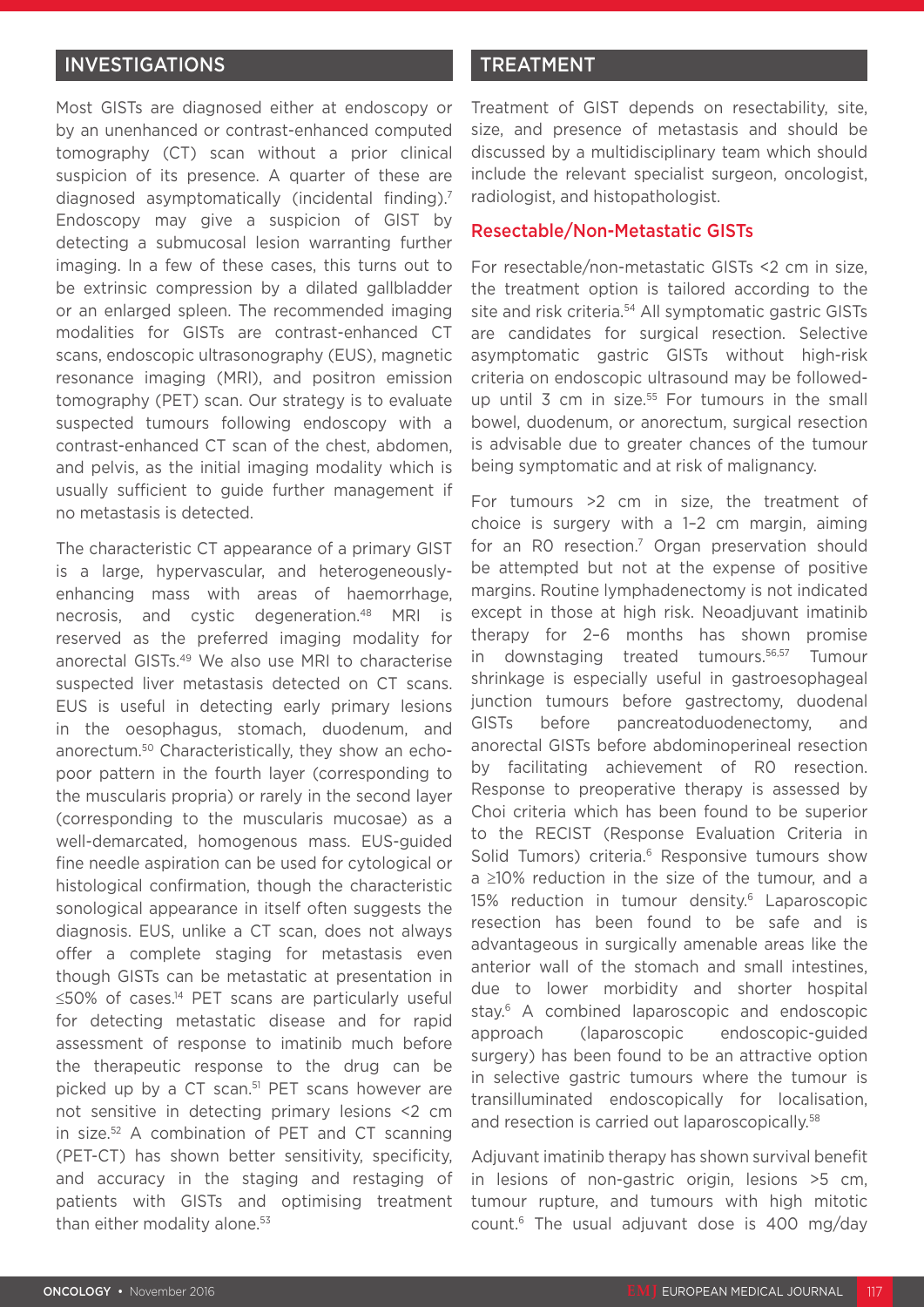with an exception being exon 9 *KIT* mutations where, due to partial resistance, a dose of 800 mg/day is preferred. Imatinib therapy is not recommended in patients with resistant mutations like *PDGFRA D842V*, and has a doubtful role in GISTs associated with NF1 or wild-type SDH tumours.<sup>18</sup> Imatinib therapy is recommended for at least 3 years in patients with high-risk lesions (Table 1, Figure 1).

# Non-Resectable/Metastatic GISTs

Treatment of choice for metastatic or non-resectable GISTs is TKI therapy. $5,6$  Imatinib is used as the firstline drug in metastatic or non-resectable GISTs at a dose of 400 mg/day, which can be increased by up to 800 mg/day in the case of non-responsiveness at lower dose or in lesions with partially resistant mutations (exon 9 *KIT* mutations).6,18



#### Figure 1 : Management algorithm for gastrointestinal stromal tumours.

CT: computerised tomography; CAP: chest, abdomen, pelvis; PET: positron emission tomography; MRI: magnetic resonance imaging; EUS: endoscopic ultrasound; MDT: multidisciplinary team; TKI: tyrosine kinase inhibitor; IHC: immunohistochemistry.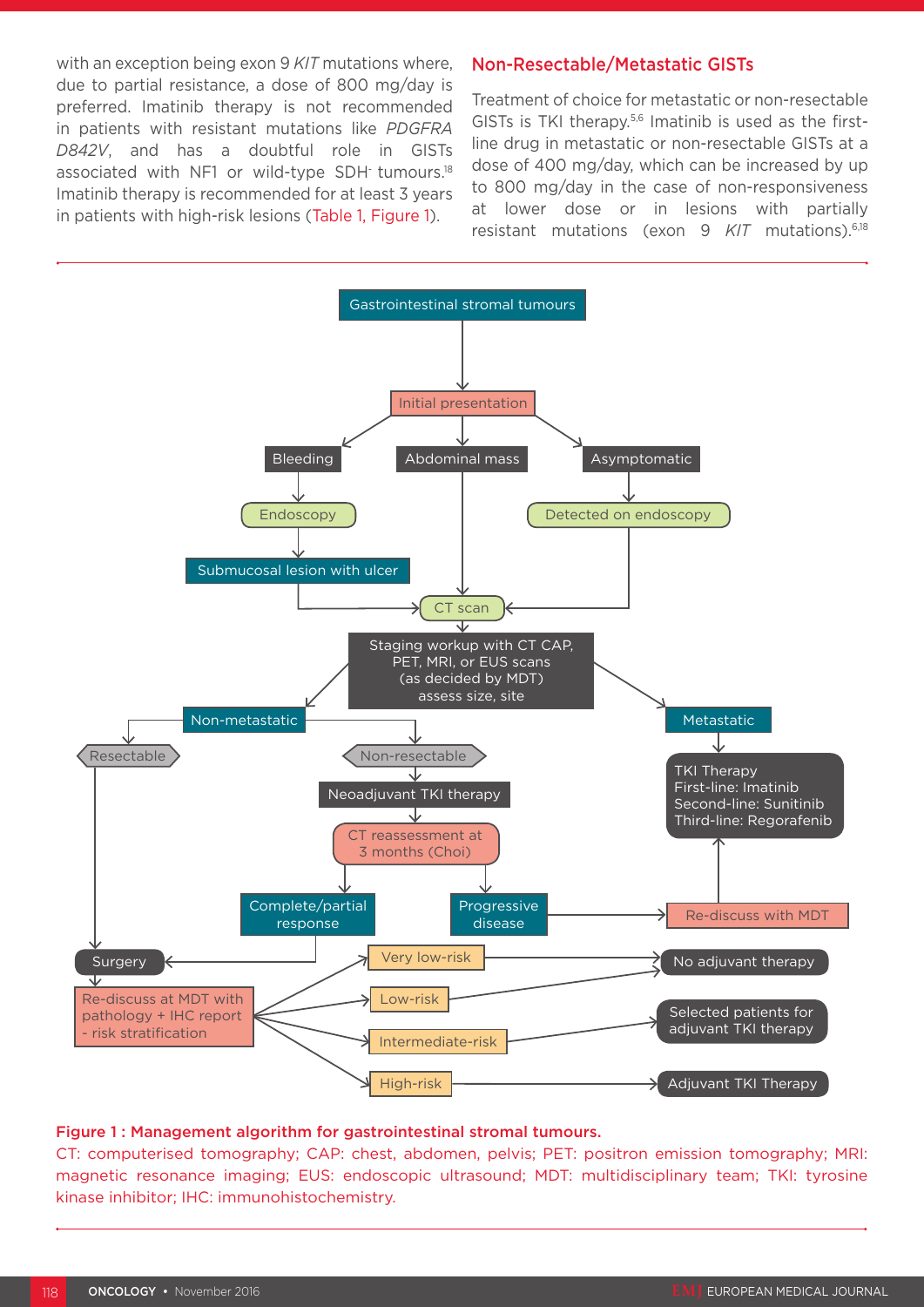Table 2: Key trials with tyrosine kinase inhibitors in patients with gastrointestinal stromal tumours.

| <b>Trial name</b>                                                                                    | Setting                       | <b>Number</b> | Randomised<br>arms             | RFS/PFS                                      | <b>OS</b>                                    | Response      |
|------------------------------------------------------------------------------------------------------|-------------------------------|---------------|--------------------------------|----------------------------------------------|----------------------------------------------|---------------|
| ASOSCOG Z9001,<br>200964                                                                             | Adjuvant                      | 713           | 1-year imatinib<br>vs. placebo | 1-year RFS<br>98% vs. 83%<br>(p < 0.0001)    | HR=0.816;<br>$p = 0.438$                     | Not available |
| SSG XVIII/AIO, 2012 <sup>65</sup>                                                                    | Adjuvant                      | 400           | 1-year vs. 3-year<br>imatinib  | 5-year RFS<br>66% vs. 48%<br>(p < 0.0001)    | 5-year OS<br>92% vs. 82%<br>$(p=0.02)$       | Not available |
| <b>EORTC - ISG - AGITG</b><br>$(62005)$ , 2004 <sup>66</sup>                                         | First-line<br>metastatic      | 946           | 400 mg vs.<br>800 mg imatinib  | 2-year PFS<br>56% vs. 50%<br>$(p=0.026)$     | 2-year OS<br>69% vs. 74%                     | 50% vs. 54%   |
| <b>NORTH AMERICAN</b><br><b>SARCOMA</b><br><b>INTERGROUP STUDY</b><br>$(S0033)$ , 2005 <sup>67</sup> | First-line<br>metastatic      | 746           | 400 mg vs.<br>800 mg imatinib  | 2-year PFS<br>50% vs. 53%                    | 2-year OS<br>73% vs. 78%                     | 43% vs. 41%   |
| DEMETRI et al., 2006 <sup>68</sup>                                                                   | Second-<br>line<br>metastatic | 243           | Sunitinib vs.<br>placebo       | Median 27.3<br>vs. 6.4 weeks<br>(p < 0.0001) | Median<br>72.7 vs. 64.9<br>weeks $(p=0.306)$ | Not available |
| GRID, 2013 <sup>60</sup>                                                                             | Third-line<br>metastatic      | 199           | Regorafenib vs.<br>placebo     | Median 4.8 vs.<br>0.9 months<br>(p < 0.0001) | Same (HR=0.77;<br>$(p=0.199)$                | 76% vs. 35%   |

RFS: recurrence-free survival; PFS: progression-free survival; OS: overall survival; HR: hazard ratio.

Sunitinib is recommended by the National Institute for Health and Care Excellence (NICE) guidelines in the UK for patients with metastatic GISTs who do not respond to imatinib.59 Regorafenib, a multikinase inhibitor, is the third drug licensed by the US Food and Drug Administration (FDA) in patients who have shown progression of the disease alongside imatinib and sunitinib therapy after successful completion of the GRID trial.<sup>60</sup> Sorafenib, also a multikinase inhibitor, has been similarly found to be effective in imatinib and sunitinib-resistant GISTs by the Korean Gastrointestinal Stromal Tumors Group.<sup>61</sup>

The role of cytoreductive surgery in metastatic GISTs is limited and is individualised based on the tumour characteristics and performance status of the patient.<sup>6</sup> Surgical debulking following preoperative imatinib therapy is shown to offer a survival benefit.<sup>6</sup> The addition of adjuvant intraperitoneal chemotherapy with cisplatin and mitomycin C or doxorubicin to surgical debulking has been shown to increase the median time to recurrence from 8 months to 21 months.<sup>6</sup> Radiofrequency ablation and liver transplantation followed by adjuvant imatinib for GIST-related liver metastasis has been attempted with promising results.62,63 A simplified algorithm for the management of GISTs is enumerated in Figure 1.

# FOLLOW-UP

The follow-up strategy for GISTs varies according to the surgical culture and epidemiology of the disease in different countries. Our strategy is to follow the Association of Upper Gastrointestinal Surgeons of Great Britain and Ireland (AUGIS) Guidelines for the follow-up of GISTs.52

- Very low-risk tumours: no further imaging
- Low-risk tumours: CT at 3 months after surgery, then clinical follow-up
- Intermediate-risk tumours: CT at 3 months after surgery, then 6 monthly for 2 years, then annually up to 5 years
- High-risk tumours: CT at 3 monthly for 2 years. then 6 monthly for a further 2 years, then annual scans on an indefinite basis
- Adjuvant therapy with imatinib: CT at 3 months after surgery, then 6 monthly for 2 years, then annually up to 5 years
- Clinical suspicion of recurrence: CT

MRI can be considered as a substitute in patients who are at risk of contrast toxicity, and to reduce radiation dose from annual scans.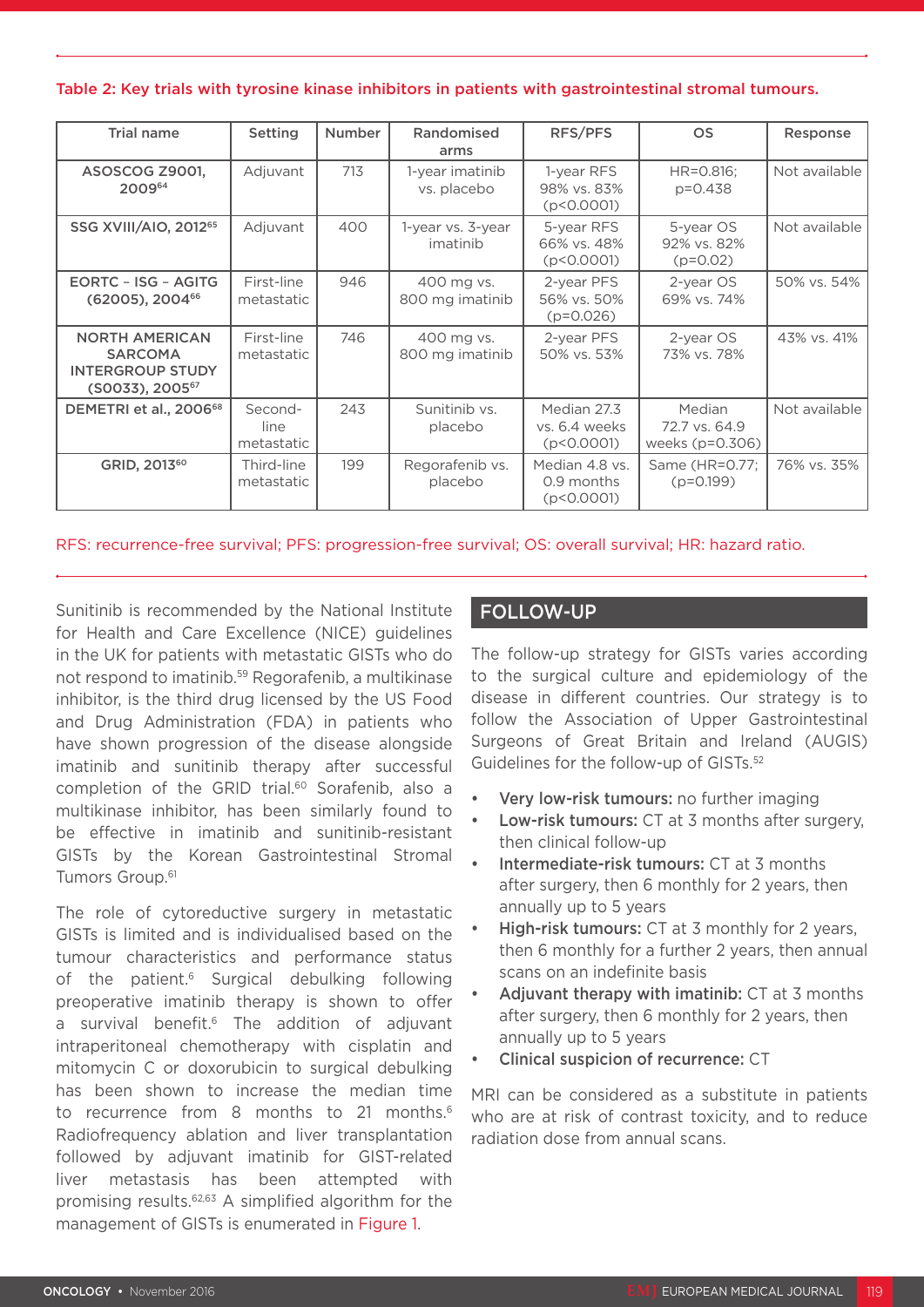# PROGNOSIS

Recurrence rates and survival of patients with GISTs are strongly influenced by tumour size, site, mitotic activity, tumour rupture, and extensiveness of resection.5,43,45 After resection, adjuvant imatinib therapy has been found to improve recurrence-free survival, compared to non-adjuvant therapy, from 83–98% at 1 year with no difference in terms of overall survival between the two groups monitored by the ASOCOG Z9001 trial on 713 patients with

tumour size > 3 cm.<sup>64</sup> The European SSGXVIII/AIO trial which compared patients on adjuvant imatinib therapy for 3 years with those receiving the same therapy for only 1 year, found a superior recurrencefree survival (66% versus 48% at 5 years) and overall survival (92% versus 82% at 5 years) in patients who received the adjuvant therapy for  $3$  years.<sup>65</sup> The recurrence-free survival and overall survival observed in the various trials on the effect of TKIs for GISTs are enumerated in Table 2.

#### REFERENCES

1. Kindblom LG et al. Gastrointestinal pacemaker cell tumor (GIPACT): gastrointestinal stromal tumors show phenotypic characteristics of the interstitial cells of Cajal. Am J Pathol. 1998; 152(5):1259-69.

2. Takaki M. Gut pacemaker cells: the interstitial cells of Cajal (ICC). J Smooth Muscle Res. 2003;39(5):137-61.

3. Miettinen M, Lasota J. Gastrointestinal stromal tumors: review on morphology, molecular pathology, prognosis, and differential diagnosis. Arch Pathol Lab Med. 2006;130(10):1466-78.

4. Miettinen M et al. Gastrointestinal stromal tumors/smooth muscle tumors (GISTs) primary in the omentum and mesentery: clinicopathologic and immunohistochemical study of 26 cases. Am J Surg Pathol. 1999;23(9):1109-18.

5. Rubin BP et al. Gastrointestinal stromal tumour. Lancet. 2007;369(9574):1731-41.

6. Rammohan A et al. A gist of gastrointestinal stromal tumors: A review. World J Gastrointest Oncol. 2013;5(6):  $102 - 12$ 

7. Joensuu H et al. Gastrointestinal stromal tumour. Lancet. 2013;382(9896):973-83.

8. Taccolleni E. Systematic reviews: CRD's guidance for undertaking reviews in health care. Lancet Infect Dis. 2010;10(4):226.

9. Ducimetière F et al. Incidence of sarcoma histotypes and molecular subtypes in a prospective epidemiological study with central pathology review and molecular testing. PLoS One. 2011;6(8):e20294.

10. Chan KH et al. Gastrointestinal stromal tumors in a cohort of Chinese patients in Hong Kong. World J Gastroenterol. 2006;12(14):2223-8.

11. Cho MY et al. Current trends in the epidemiological and pathological characteristics of gastrointestinal stromal tumors in Korea, 2003-2004. J Korean Med Sci. 2010;25(6):853-62.

12. Ahmed I et al. Gastrointestinal stromal tumours (GIST) - 17 years experience from Mid Trent Region (United Kingdom). Eur J Surg Oncol. 2008;34(4):445-9.

13. Hislop J et al. Clinical effectiveness and cost-effectiveness of imatinib dose escalation for the treatment of unresectable and/or metastatic gastrointestinal stromal tumours that have progressed on treatment at a dose of 400 mg/day: a systematic review and economic evaluation. Health Technol Assess. 2011;15(25):1-178.

14. Nilsson B et al. Gastrointestinal stromal tumors: the incidence, prevalence, clinical course, and prognostication in the preimatinib mesylate era--a populationbased study in western Sweden. Cancer. 2005;103(4):821-9.

15. Heinrich MC et al. Kinase mutations and imatinib response in patients with metastatic gastrointestinal stromal tumor. J Clin Oncol. 2003;21(23):4342-9.

16. Stenman G et al. Human PDGFA receptor maps to the same region on chromosome 4 as the KIT oncogene. Genes Chromosomes Cancer. 1989;1(2):155-8.

17. Lasota J et al. A great majority of GISTs with PDGFRA mutations represent gastric tumors of low or no malignant potential. Lab Invest. 2004;84(7):874-83.

18. ESMO/European Sarcoma Network Working Group. Gastrointestinal stromal tumours: ESMO Clinical Practice Guidelines for diagnosis, treatment and follow-up. Ann Oncol. 2014;25(Suppl 3): iii21-6.

19. Zöller ME et al. Malignant and benign tumors in patients with neurofibromatosis type 1 in a defined Swedish population. Cancer. 1997;79(11):2125-31.

20. Kinoshita K et al. Absence of c-kit gene mutations in gastrointestinal stromal tumours from neurofibromatosis type 1 patients. J Pathol. 2004;202(1):80-5.

21. Miettinen M et al. Gastrointestinal stromal tumors, intramural leiomyomas, and leiomyosarcomas in the duodenum: a clinicopathologic, immunohistochemical and molecular genetic study of 167 cases. Am J Surg Pathol. 2003;27(5):625-41.

22. Miettinen M et al. Gastrointestinal stromal tumors in patients with neurofibromatosis 1: a clinicopathologic and molecular genetic study of 45 cases. Am J Surg Pathol. 2006;30(1):90-6.

23. Haller F et al. Aberrant DNA hypermethylation of SDHC: a novel mechanism of tumor development in Carney triad. Endocr Relat Cancer. 2014; 21(4):567-77.

24. Carney JA, Stratakis CA. Familial paraganglioma and gastric stromal sarcoma: a new syndrome distinct from the Carney triad. Am J Med Genet. 2002; 108(2):132-9.

25. Miettinen M, Lasota J. Succinate dehydrogenase deficient gastrointestinal stromal tumors (GISTs) - a review. Int J Biochem Cell Biol. 2014;53:514-9.

26. Dwight T et al. Loss of SDHA expression identifies SDHA mutations in succinate dehydrogenase-deficient gastrointestinal stromal tumors. Am J Surg Pathol. 2013;37(2):226-33.

27. Chompret A et al. PDGFRA germline mutation in a family with multiple cases of gastrointestinal stromal tumor. Gastroenterology. 2004;126(1):318-21.

28. Ricci R. Syndromic gastrointestinal stromal tumors. Hered Cancer Clin Pract. 2016;14:15.

29. Agaimy A et al. Microscopic gastrointestinal stromal tumors in esophageal and intestinal surgical resection specimens: a clinicopathologic, immunohistochemical, and molecular study of 19 lesions. Am J Surg Pathol. 2008;32(6):867-73.

30. Agaimy A et al. Minute gastric sclerosing stromal tumors (GIST tumorlets) are common in adults and frequently show c-KIT mutations. Am J Surg Pathol. 2007;31(1):113-20.

31. Abraham SC et al. "Seedling" mesenchymal tumors (gastrointestinal stromal tumors and leiomyomas) are common incidental tumors of the esophagogastric junction. Am J Surg